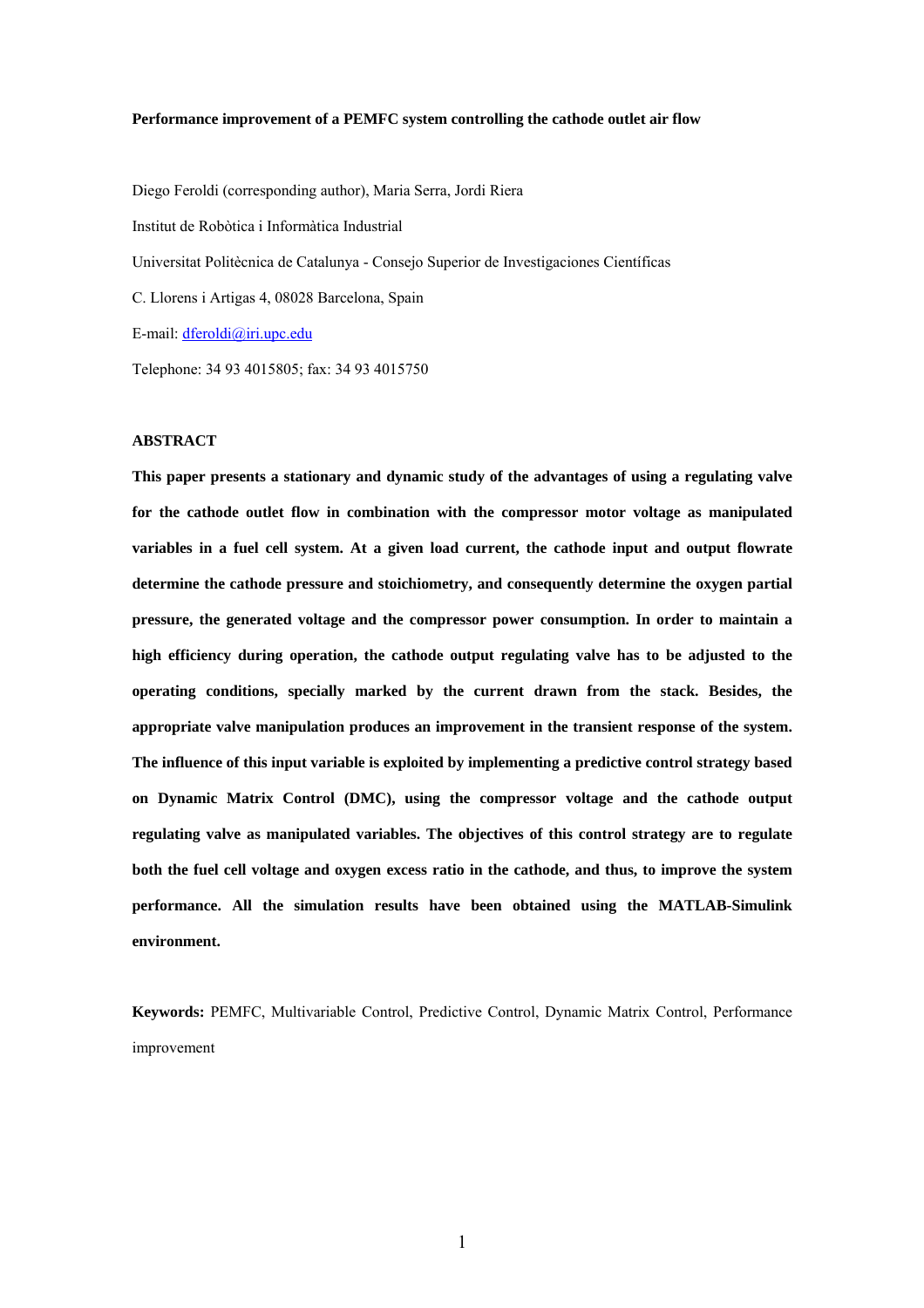#### **1. INTRODUCTION**

Polymer Electrolyte Membrane (PEM) fuel cell systems are efficient devices which allow the transformation of chemical energy stored in hydrogen to electric energy. In order to obtain this transformation efficiently the global system, which includes several subsystems, must be considered. The air supply is one of these subsystems, which has a great influence in the system efficiency. At the same time, one of the most important challenges in fuel cell control is to assure sufficient amount of oxygen in the cathode when current is drawn abruptly from the fuel cell stack. In this study the air supply subsystem is composed by an air compressor, while the fuel supply subsystem relies on a pressurized hydrogen tank. The hydrogen inlet flow rate is regulated by an independent control loop to maintain the working pressure in the anode close to the pressure in the cathode. A schematic diagram of the system is showed in Fig. 1.

The PEM fuel cell system without a proper controller will not be able to withstand the load fluctuations [1]. When an electric load is connected to the fuel cell, the control system must maintain the optimal temperature, the membrane hydration and the partial pressure of the gases at both sides of the membrane in order to avoid voltage degradation and fuel cell life shortening [2]. In particular, the air supply results critical in the system performance because the oxygen reacts instantly as current is drawn, whereas the oxygen supply is limited by the dynamics of the inlet manifold and the air compressor [3]. The operating air pressure and the air stoichiometric ratio provided to the stack by the air supply subsystem, control the oxygen partial pressure at the cathode catalyst layer. This partial pressure has major influence in the cathode polarization and thus, in the conversion efficiency [4].

In several publications the control of air supply has been approached. In [5] is demonstrated the convenience of regulating the oxygen excess ratio in the cathode to maximize the system net power. The oxygen excess ratio or stoichiometric ratio is defined as the ratio of inlet oxygen flow to reacted oxygen flow in the cathode. In [2], [5], [6] and [7], the control of oxygen excess ratio is approached through the manipulation of the compressor motor voltage. In [2] and [5] feedforward control is employed, meanwhile in [6] and [7] model based predictive control (MPC) is employed. These works indicate that there is a severe conflict between oxygen excess control and net power dynamic response if no extra power source is employed. This limitation arises from the fact that all the power required by the air supply compressor comes from the fuel cell stack. In [6] supercapacitors are included as an ancillary power source in order to support the power peaks.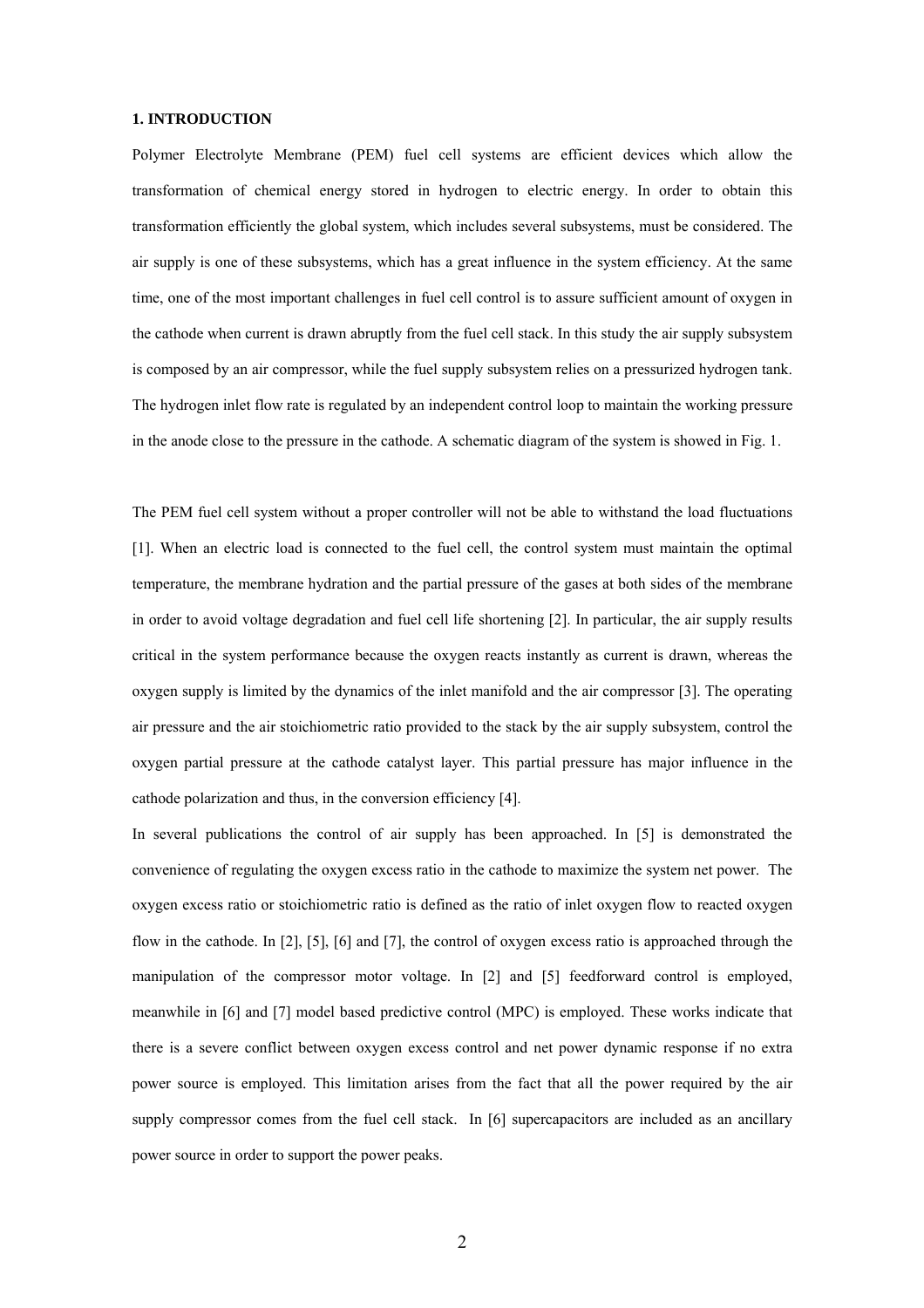The voltage applied to the compressor motor is a suitable manipulated variable in order to control the oxygen excess ratio in the cathode, as it is showed in [2], [5], [6] and [7]. In this paper we propose to use a regulating valve for the cathode outlet flow in combination with the compressor motor voltage as manipulated variables to control both the oxygen excess ratio and the stack voltage. In [2], [5], [6] and [7], the stack output voltage is let unregulated. However, depending on the application, the regulation of the stack output voltage would be required.

The paper is organized as follows: In Section 2 a description of the fuel cell system model employed is done. Stationary and transient analyses of system performance are done in Sections 3 and 4, respectively. In Section 5, a control strategy based on predictive control is proposed. The results are presented in Section 6 and, finally, conclusions are stated in Section 7.

#### **2. PEM FUEL CELL SYSTEM MODEL DESCRIPTION**

This work utilizes the PEM fuel cell model proposed by Pukrushpan et al. [2]. This nonlinear model is used to represent the transient behaviour of the plant in the simulation analysis. The control oriented model for automation applications includes the transient phenomenon of the compressor, the manifold filling dynamics (both anode and cathode), reactant partial pressures, and membrane humidity. The stack voltage predicted by the model depends on load current, partial pressure of hydrogen and oxygen, fuel cell temperature and the contents of water in the membrane. Spatial variations are not included and constant properties are assumed in all volumes. Only temporary variations are present. The model also assumes that the inlet reactant flows in the cathode and in the anode can be humidified, heated and cooled rapidly. With respect to the considered dynamics, the model neglects the fast dynamics of the electrochemical reactions (time constant of  $10^{-19}$  s). Temperature is treated as a constant parameter because its slow behaviour (time constant of  $10^2$  s), allowing to be regulated by its own (slower) controller. The model represents a 75 kW fuel cell system with 381cells. For more model details see [2].

#### **3. STATIONARY ANALYSIS**

As it has been mentioned, the air supply subsystem has a strong influence in fuel cell performance. On the one hand, an insufficient air supply may cause oxygen starvation in the cathode, which causes voltage reduction and membrane life shortening. On the other hand, the compressor operation implies a power consumption that diminishes the system efficiency. The system efficiency is defined as [8]: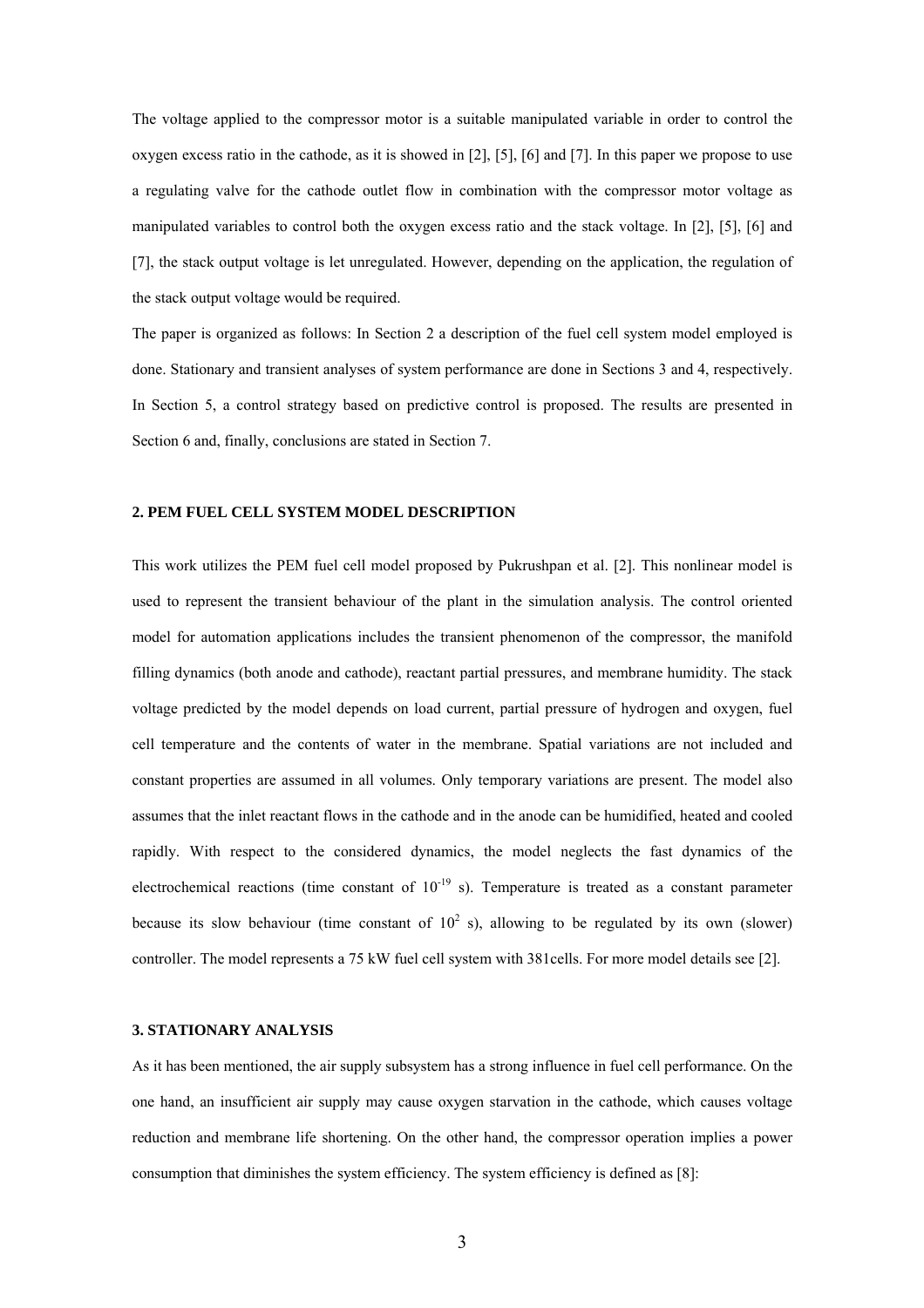$$
\eta_{\rm sys} = \frac{V_{FC}}{1.482} \frac{\left(P_{FC} - P_{\rm aux}\right)}{P_{FC}} \tag{1}
$$

where the constant 1.482 results of using the higher heating value of hydrogen ( $\Delta H$ =286kJmol<sup>-1</sup>), *V<sub>FC</sub>* is the fuel cell voltage,  $P_{FC}$  is the fuel cell generated power and  $P_{aux}$  is the power consumed by the auxiliary equipment. The compressor power represents the major consumption in the auxiliary subsystem and is the only parasitic power considered in this work.

The operation at a higher pressure increments the generated voltage as a result of the increment in the cathode oxygen partial pressure and anode hydrogen partial pressure:

$$
E = 1.229 - 0.85 \times 10^{-3} (T_{FC} - 298.15) + 4.3085 \times 10^{-5} T_{FC} \left[ \ln(p_{H_2}) + 0.5 \ln(p_{O_2}) \right]
$$
 (2)

where  $E$  is the generated voltage in a single cell in open circuit in volts,  $T_{FC}$  is the fuel cell temperature in Kelvin,  $p_{H2}$  and  $p_{O2}$  are the cathode partial pressure of hydrogen and oxygen, respectively, in atm. Nevertheless, an increment in the operating pressure implies a higher consumption of power in the air compressor, contributing to a reduction in the system efficiency. In fact, an increment in the cathode pressure produces an increment in the supply manifold pressure and thus, an increment in the pressure ratio across the compressor and in the compressor power consumption. The power consumed by the air compressor is:

$$
P_{CM} = \frac{C_p T_{atm}}{\eta_{CP}} \left[ \left( \frac{p_{sm}}{p_{atm}} \right)^{\frac{\gamma - 1}{\gamma}} - 1 \right] W_{CP}
$$
 (3)

where  $W_{CP}$  is the compressor air flow rate,  $P_{CM}$  is the compressor power,  $T_{atm}$  is the inlet air temperature in the compressor,  $\eta_{CP}$  is the compressor efficiency,  $p_{sm}$  is the supply manifold pressure,  $C_p$  is the specific heat capacity of air, equal to 1004 J·kg<sup>-1</sup>·K<sup>-1</sup> and  $\gamma$  is the ratio of the specific heats of air equal to 1.4.

The compressor motor voltage as a control input allows regulating the oxygen partial pressure in the cathode. Augmenting the compressor voltage the oxygen partial pressure increases. However, the compressor power consumption also increases. Thus, it is important to employ a complementary way to increment the oxygen partial pressure. A diminution of the area of the valve that closes the cathode air flow contributes to increase the cathode pressure and at the same time, contributes to decrease the air flow, the stoichiometry, and the oxygen concentration. The consumption of the compressor has two opposite trends: the trend to increase due to the pressure rise and the trend to decrease due to the flow reduction. When all these effects are taken into account, there is a positive balance in the total efficiency diminishing the valve area as we can observe analyzing the polarization (Fig. 2), efficiency (Fig. 3),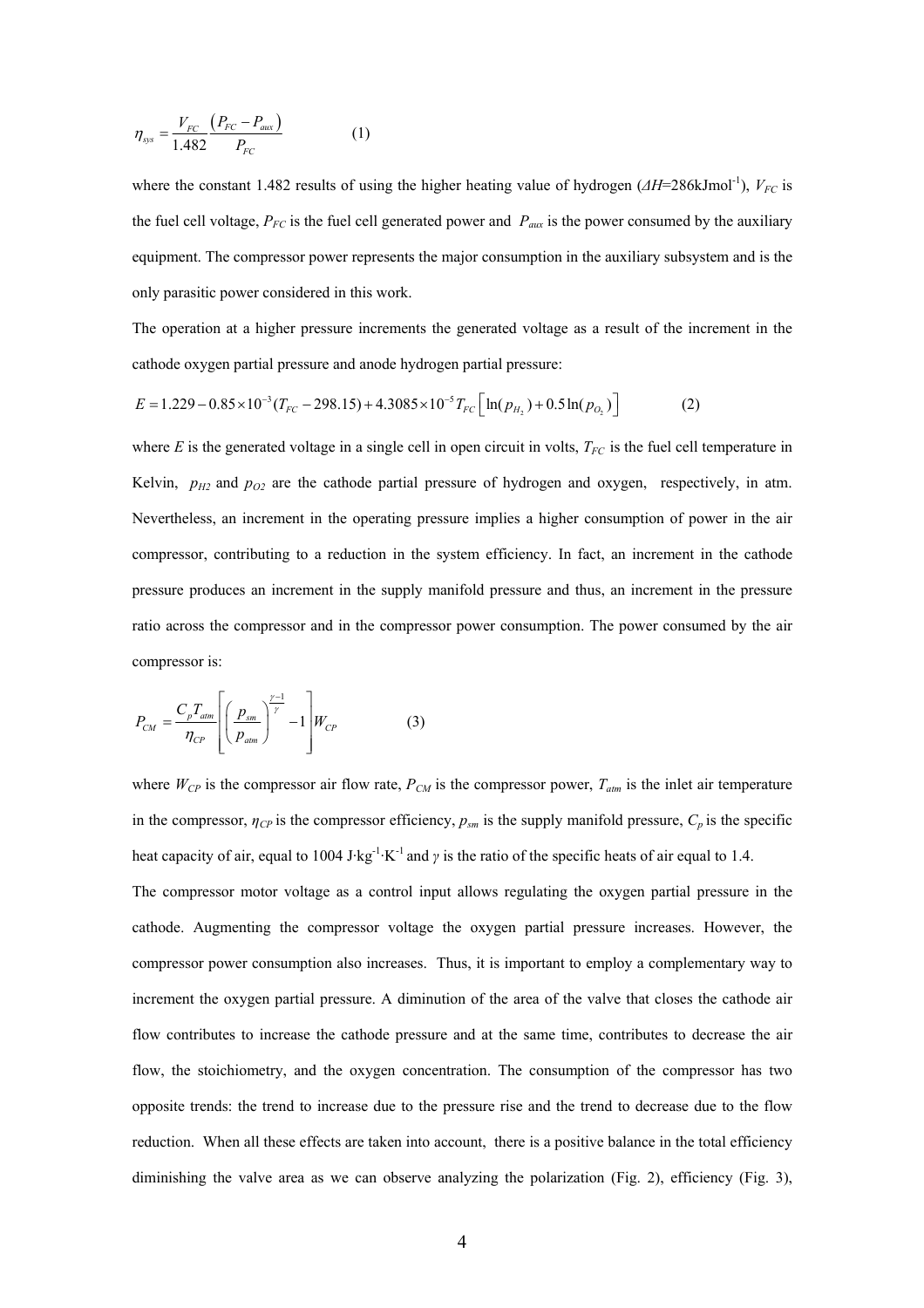power compressor consumption (Fig. 4) and oxygen partial pressure curves (Fig. 5) plotted for two different valve areas and a certain compressor voltage ( $V_{cm}$  = 140V). It is important to note that the increase in the efficiency is not for all current densities. When the current density is high the flow and concentration reduction have a greater influence than the pressure increase and the result is a decrease in the oxygen partial pressure. In effect, the oxygen consumption is higher at higher current densities:

$$
W_{O_2, rct} = \frac{M_{O_2} nA}{4F} i \tag{4}
$$

where  $W_{O2,ret}$  is the rate of oxygen reacted,  $M_{O2}$  is the molar mass of oxygen equal to 32 x 10<sup>-3</sup> kg mol<sup>-1</sup>, *n* is the cell's number, *A* is the active cell area equal to 381 cm<sup>2</sup>, *F* is Faraday number equal to 96485 C and  $i$  is the current density. Hence, the oxygen molar fraction in the cathode will be lower because of the oxygen starvation.

Depending on the operating pressure, the increment in efficiency happens along different current density ranges. With low operating pressures (lower compressor voltage,  $V_{cm}$ ) the system efficiency increment due to the valve closure occurs only at low current densities, whereas with higher operating pressures (higher compressor voltage) the increment in system efficiency occurs along greater current densities ranges. This can be seen in Fig. 6 to Fig. 8. For  $V_{cm} = 100V$  the efficiency increment occurs only for current densities below 0.34 A·cm<sup>-2</sup> (Fig. 6), for  $V_{cm} = 140V$  the increment occurs for current densities below 0.67 A·cm<sup>-2</sup> (Fig. 3), while for  $V_{cm} = 180V$  the increment occurs for al the current densities analysed (Fig. 7). As can be seen in Fig. 8 for  $V_{cm} = 180V$ , the oxygen partial pressure rise, as a result of diminishing the valve area, occurs at all current densities. In Fig. 9, it can be seen how the efficiency changes with  $A_t$  for values between 20 to 40 cm<sup>2</sup>.

As a conclusion of this stationary analysis, it can be stated that the cathode output valve area as well as the compressor motor voltage have to be adjusted in order to have high efficiency.

#### **4. TRANSIENT ANALYSIS**

Besides the possible performance improvement observed in the stationary analysis there is also an improvement in the transient behaviour using the cathode air flow valve as a manipulated variable. A preliminary transient analysis is made employing a DMC control strategy (the details of this control strategy are explained in the next section). The controlled variable in this analysis is the stack voltage. A stack current disturbance from 200A to 210A is applied to the fuel cell system in order to compare the disturbance rejection capability of the system. A comparison between the transient responses obtained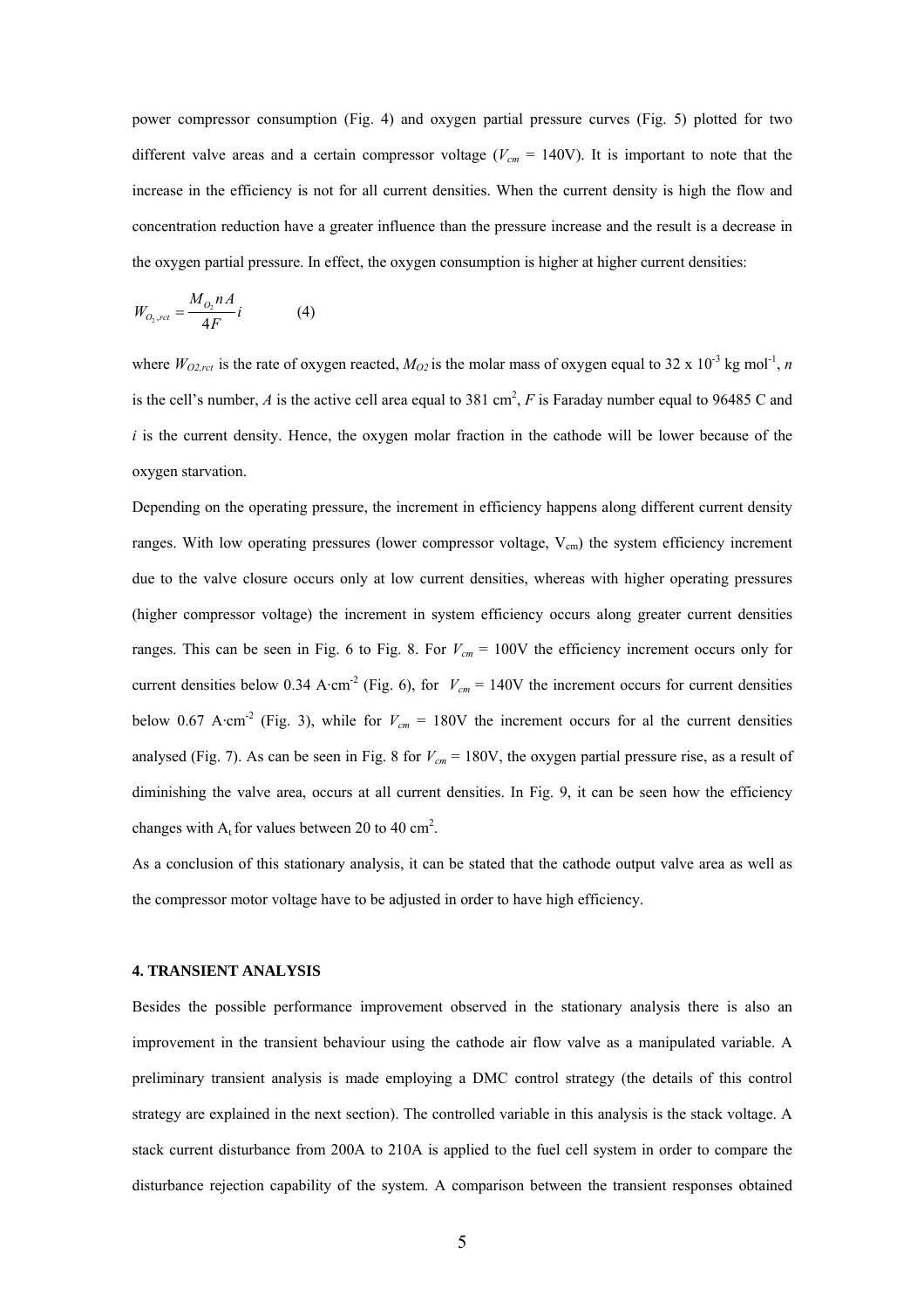using only the compressor voltage as a control variable and the one obtained by using the opening valve area in combination with the compressor voltage is showed in Fig 10. The later shows a better behaviour with a reduction in the stack voltage time response from 0.6s to 0.4s.

## **5. CONTROL STRATEGY**

The advantages of using the opening valve area together with the compressor voltage are exploited implementing a control strategy. This control strategy is based in Dynamic Matrix Predictive Control (DMC) and has two control objectives: *i*) to regulate the oxygen excess ratio in the cathode,  $\lambda_{Q2}$ , and *ii*) the generated voltage,  $V_{FC}$ . As we explained before, the control of  $\lambda_{O2}$  is an indirect way to control the system efficiency [5]. The load current, *I<sub>FC</sub>*, is considered as a disturbance to the fuel cell system. The compressor motor voltage by itself is not able to control both control objectives. Nevertheless, with the addition of the opening valve area control variable, *At*, this problem is solved. Therefore, the manipulated variables are:  $u_1 = V_{cm}$  and  $u_2 = A_t$ .

The DMC uses the step response to model the process, taking into account only the *p* first samples until the response tends to a constant value, assuming therefore that the process is asymptotically stable. Thus, the predicted output can be expressed as:

 $\hat{y} = Gu + f$  (5)

where:

$$
G = \begin{pmatrix} g_1 & 0 & \cdots & 0 \\ g_2 & g_1 & \cdots & 0 \\ \vdots & \vdots & \ddots & \vdots \\ g_m & g_{m-1} & \cdots & g_1 \\ \vdots & \vdots & \ddots & \vdots \\ g_p & g_{p-1} & \cdots & g_{p-m+1} \end{pmatrix}
$$
 (6)

is the dynamic matrix constructed from the coefficients *gi* obtained from the step response with prediction horizon *p* and control horizon *m*, *u* is the future control vector and *f* is free response, that means, the response that not depends of future control movements [9].

The DMC controller objective is to minimize the difference between the consignees,  $w(t)$ , and the process outputs in a least square sense with the possibility of including a penalty term on the control signal:

$$
J = \sum_{j=1}^{p} R \left[ \hat{y}(t+j \mid t) - w(t+j) \right]^2 + \sum_{j=1}^{m} Q \left[ \Delta u(t+j-1) \right]^2 \tag{7}
$$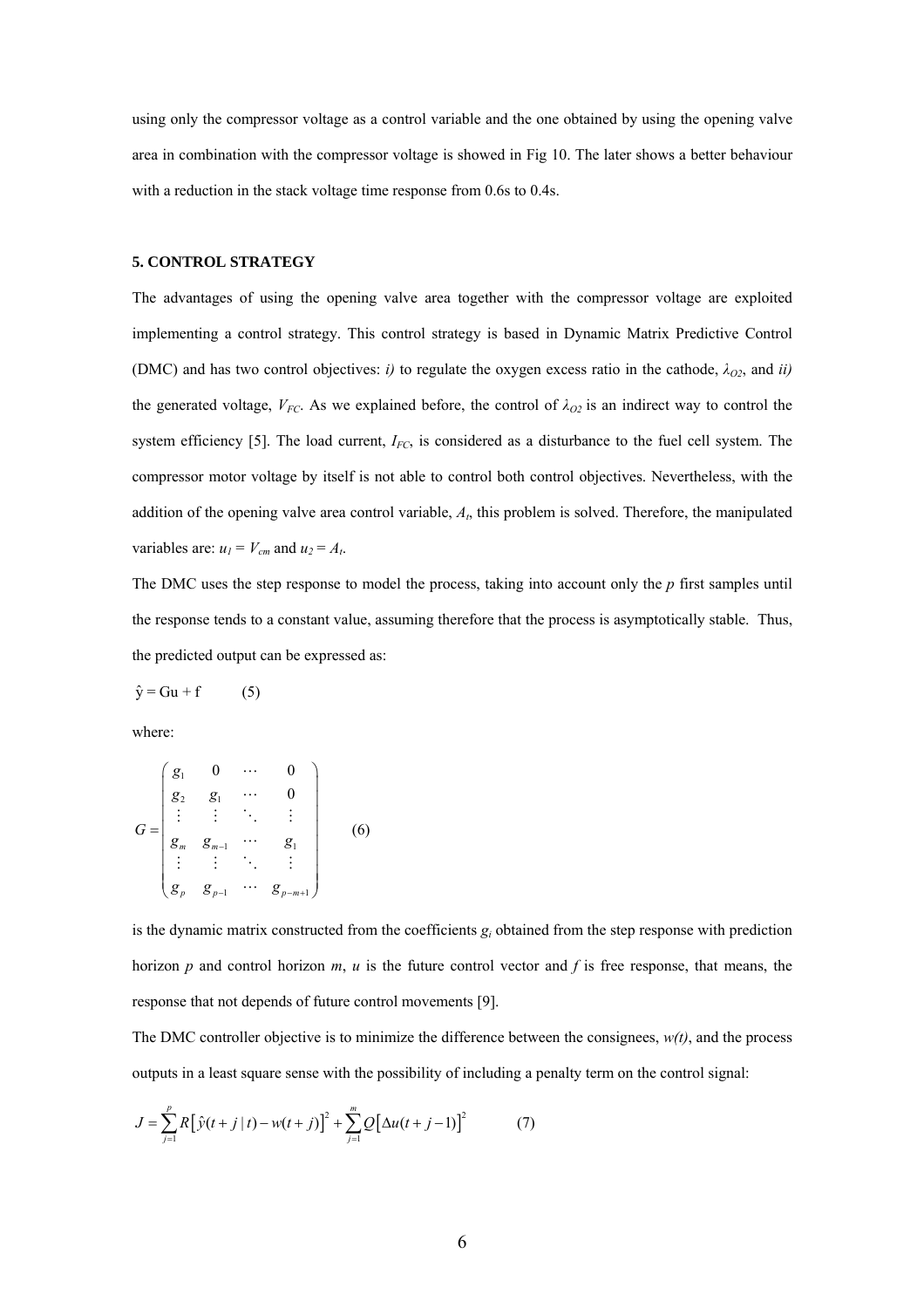where *R* and *Q* are diagonal weight matrixes. With the matrix *R* it is possible to compensate the different ranges of values in the process outputs, meanwhile the matrix *Q* allows to give different weights to the control signals.

If there are no restrictions in the manipulated variables, the minimization of the cost function J can be realized making its derivative equal to zero, resulting:

$$
U = (GT RG + Q)-1GTR(w-f)
$$
 (8)

Such as all the predictive control strategies, only the first element in the control vector calculated is sent to the plant. In the next iteration the sequence of control is calculated again using actualized information from the plant. The theoretical bases of the method are given in detail in [9].

There is a great interaction between the manipulated variables and the controlled variables, which makes difficult the realization of a decentralized control of the system [10]. The DMC resolves efficiently the interaction problem between manipulated variables and controlled variables. The multivariable controller implemented employs in his control algorithm an extended dynamic matrix that takes into account the interactions:

$$
G = \begin{pmatrix} G_{11} & G_{12} \\ G_{21} & G_{22} \end{pmatrix}
$$
 (9)

where each matrix  $G_{ij}$  contains the coefficients of the *i-th* step response corresponding to the *j-th* input. The matrix R and Q have now the following form:

$$
R = \begin{pmatrix} R_1 & 0 \\ 0 & R_2 \end{pmatrix}; \quad Q = \begin{pmatrix} Q_1 & 0 \\ 0 & Q_2 \end{pmatrix} \tag{10}
$$

where  $R_i$  and  $Q_i$  are diagonal matrixes of dimension  $p \times p$  and  $m \times m$  respectively. Thus, a centralized multivariable controller it is proposed, which take into account the interactions between manipulated and controlled variables.

## **6. RESULTS**

The control horizon *m*, the prediction control *p*, and the matrixes *R* and *Q* were adjusted, in the control algorithm, to achieve an adequate dynamic behaviour of the fuel cell system. The values of *R* and *Q* have a strong influence on the transient response obtained. This is especially true for the weight matrix *Q,* which reduces the control effort. The higher are the values in *Q*, the lower is the control effort, but the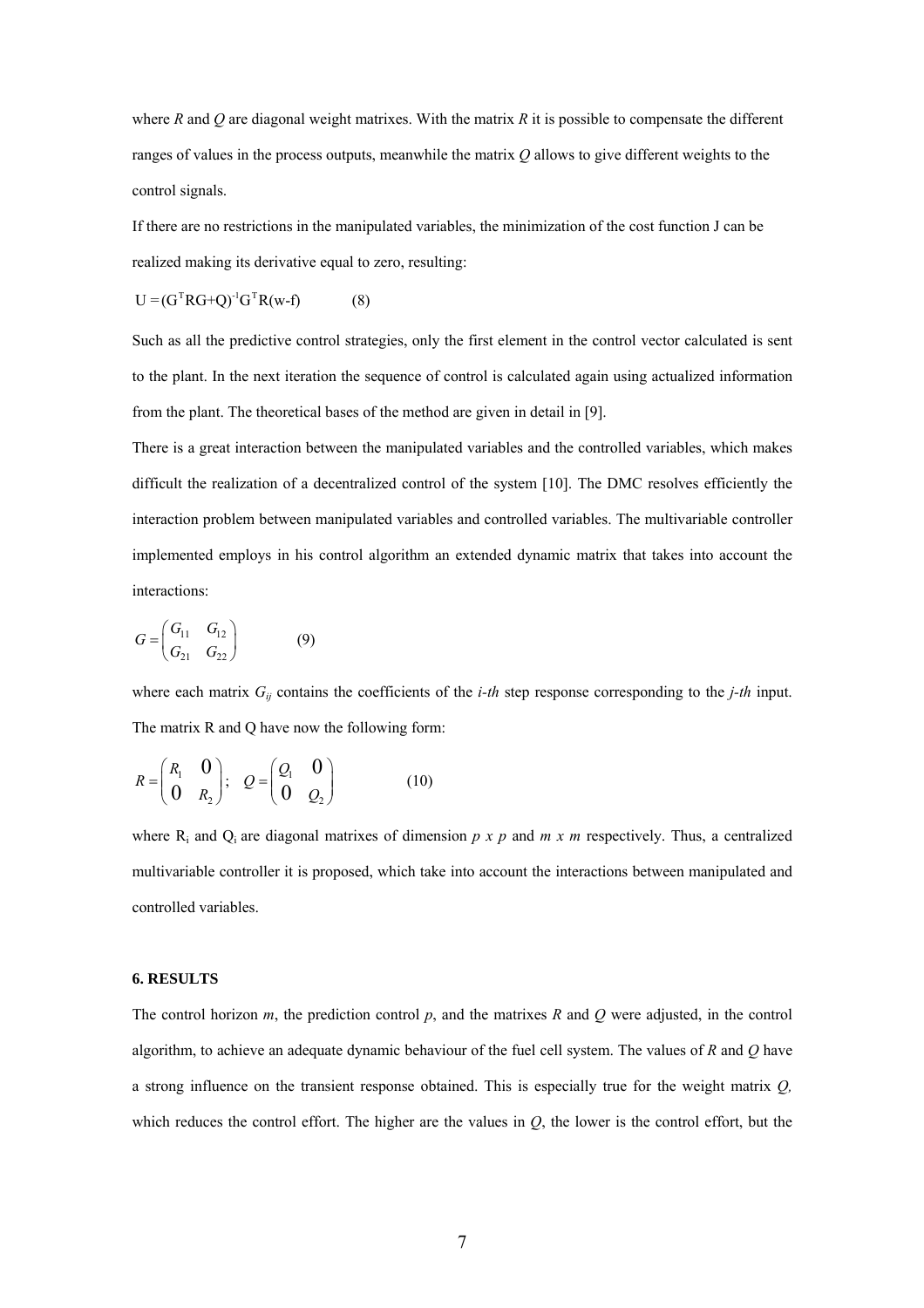response time is greater. The values chosen of *Q* and *R* are:  $Q_1 = \text{diag}(1,1,...,1)$ ,  $Q_2 = \text{diag}(0.5,0.5,...,0.5)$ ,  $R_1 = \text{diag}(5,5,...,5), R_2 = (1,1,...,1)$ . The values of *m* and *p* are 100 and 15, respectively.

The internal model utilized by the DMC controller has been obtained through the linearization of the nonlinear model described in Section 2 around the operating point corresponding  $V_{cm} = 187.5V$ ,  $A_t = 20$  $\text{cm}^2$ ,  $I_{st}$  = 190A, which gives a net power of 40 kW.

The simulation results of the controlled system with variations in the load current are presented in Fig. 12 to Fig 15. In Fig. 11 the perturbation profile is showed. Fig. 12 and Fig. 13 show the controlled variables  $(\lambda_{O2}$  and  $V_{FC}$ ), while Fig. 14 and Fig. 15 show the manipulated variables ( $V_{cm}$  and  $A_t$ ). As can be observed in the figures, the implemented controller has a good disturbance rejection: the stack voltage response has a peak (3.5% of  $V_{FC}$  variation for 15% of  $I_{FC}$  variation) that disappears in less than 0.5s, and the oxygen excess ratio response presents a peak (30% of  $\lambda_{O2}$  variation for the same  $I_{FC}$  variation) that vanishes in less than 1s.

The controller performance can be improved if the disturbance is measured and a step disturbance model is included in the control model used to predict the plant outputs. Comparisons between measured and non-measured disturbance approaches have been made. In Fig. 16 and Fig. 17 details of voltage stack and oxygen excess ratio responses are showed, respectively. The results obtained show a substantial improvement in the generated voltage response. The oxygen excess ratio response could be changed by adjusting the values of the weight matrixes.

The control algorithm implements a compensation mechanism to rectify the inevitable model errors and deal with non-measured disturbances. This compensation mechanism utilizes output values, and thus, assures zero error at steady-state.

The simulation analysis shows a good performance in a wide operating range around the linearization point despite the internal controller model is linear.

### **7. CONCLUSIONS**

High efficiency level, long life cycle and good transient behaviour are fundamental issues for the success of fuel cell systems in energy and automotive market. Through a steady-state analysis it is showed that the system efficiency, in most of the current density range, can be improved by manipulating the cathode outlet air flow valve. The dynamic analysis performed also shows a transient response improvement with this additional manipulated variable. Taking advantage of these facts, this article proposes a control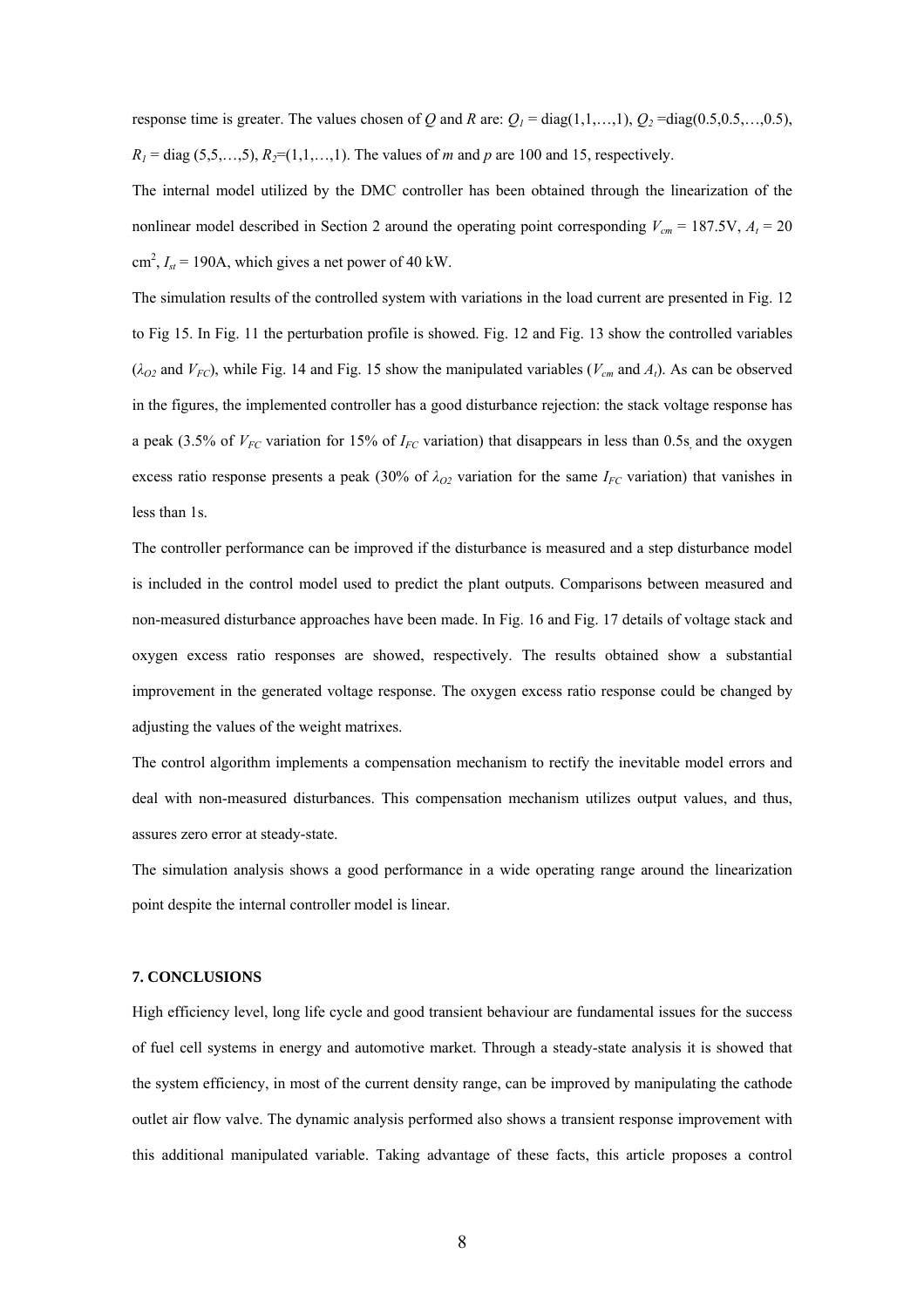strategy based on predictive control (DMC) that uses the compressor motor voltage together with the cathode air flow valve area as manipulated variables. The controlled variables are the stack voltage and the oxygen excess ratio. To predict the future process response, the control strategy makes use of a process model that is easily obtainable through step response. The simulation analysis shows an appropriate dynamic response, which can still be improved with the inclusion of the disturbance model. The control objectives have been accomplished with reduced control effort. This effort can be further reduced modifying the values of the matrix *Q.* This is particularly important because of practical limitations in the manipulated variables.

## **Acknowledgments**

This work has been funded partially by the project CICYT DPI2004-06871-C02-01 of the Spanish Government, and the support of the Department of Universities, Investigation and Society of Information of the Generalitat de Catalunya.

## **NOMENCLATURE**

| A            | fuel cell active area $(cm2)$                                                             |
|--------------|-------------------------------------------------------------------------------------------|
| $A_{t}$      | cathode output valve area $(cm2)$                                                         |
| $C_p$        | specific heat capacity of air $(1004 \text{ J} \cdot \text{kg}^{-1} \cdot \text{K}^{-1})$ |
| Е            | single cell open circuit voltage (V)                                                      |
| F            | Faraday number (96485 C)                                                                  |
| f            | output free response                                                                      |
| G            | controller dynamic matrix                                                                 |
| $g_i$        | dynamic matrix coefficients                                                               |
| I            | stack current (A)                                                                         |
| $\mathbf{i}$ | current density $(A \text{ cm}^{-2})$                                                     |
| J            | cost function                                                                             |
| $M_{O2}$     | oxygen molar mass $(32 \times 10^{-3} \text{ kg mol}^{-1})$                               |
| m            | control horizon                                                                           |
| n            | number of cells in the stack                                                              |
| P            | power (W)                                                                                 |
|              |                                                                                           |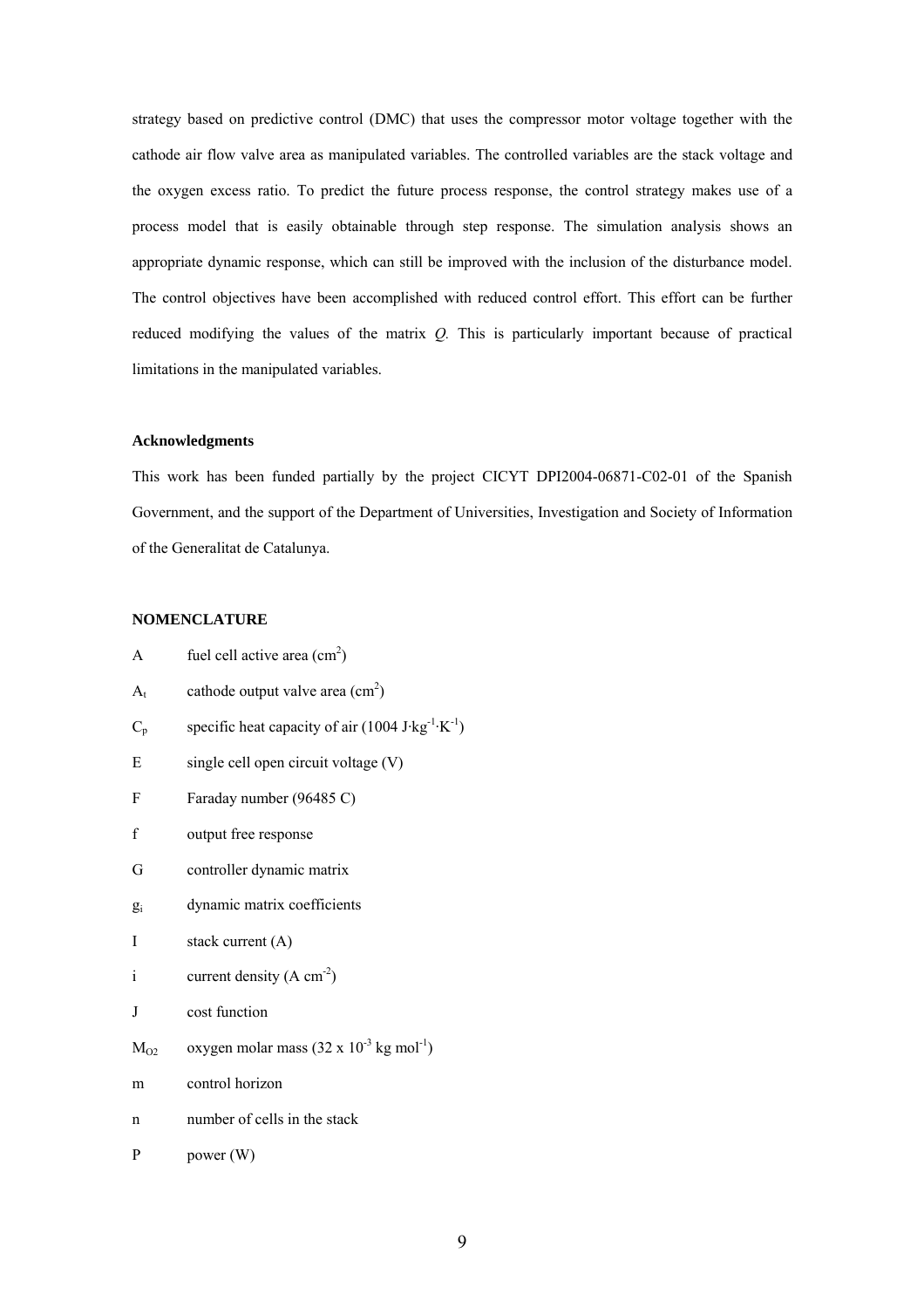- p prediction horizon
- pO2,pH2 oxygen and hydrogen partial pressure (Pa)
- Q, R weight matrixes
- T temperature (K)
- $t$   $time(s)$
- u control variable
- U future control vector
- V voltage (V)
- W flow rate  $(kg s<sup>-1</sup>)$
- w output setpoint
- *y*ˆ predicted output

## Subscripts and superscripts

| atm  | atmospheric      |
|------|------------------|
| aux  | auxiliary        |
| CМ   | compressor motor |
| CР   | compressor       |
| i, j | index            |
| FС   | fuel cell        |
| ret  | reacted          |

- sys system
- T transposed

# Greek letters

| γ                  | ratio of the specific heats of air $(1.4)$ |
|--------------------|--------------------------------------------|
| ΔН                 | higher heating value of hydrogen (286 kJ)  |
| η                  | efficiency                                 |
| $\lambda_{\rm O2}$ | oxygen excess ratio                        |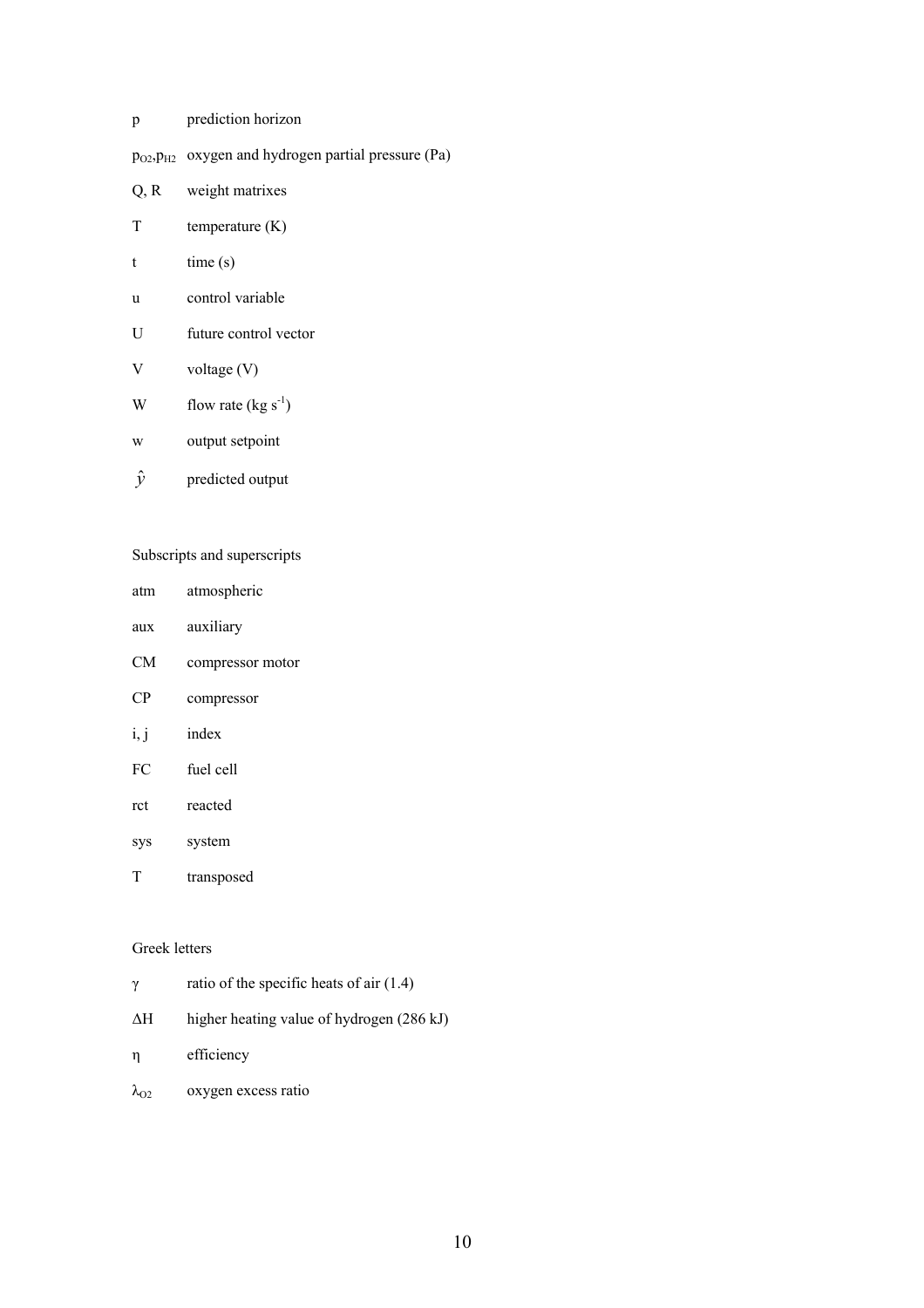### **References**

- [1] S. Yerramalla, A. Davari, A. Feliachi, T, Biswas, J. of Power Sources, 124 (2003) pp. 104-113.
- [2] J. Pukrushpan, H. Peng, A. Stefanopoulou, J. of Dynamics Systems, Measurement, and Control. 126 (2004) 14-25.
- [3] J. Larminie, A. Dicks, Fuel Cell systems explained, Wiley, New York, 2000, pp.
- [4] D. Friedman, R. Moore, Electrochemical Society Proceedings, 27 (1998) pp. 407-423.
- [5] M. Grujicic, K. Chittajallu, E. Law, J. Pukrushpan, J. of Power and Energy, 218 (2004) 487-499.
- [6] A. Vahidi, A. Stefanopoulou, H. Peng, Proceedings of the American Control Conference, (2004) 834- 839.
- [7] J. Golbert, D. Lewin, J. of Power Sources, 135 (2004) 135-151.
- [8] F. Barbir, PEM Fuel Cells: Theory and Practice, Elsevier, 2005, pp. 280-288.
- [9] E. Camacho, C. Bordons, Model Predictive Control, Springer-Verlag, Londres, 1999, pp. 33-39.
- [10] M Serra, A. Husar, D. Feroldi, J. Riera, J. of Power Sources, 158 (2006) 1317–1323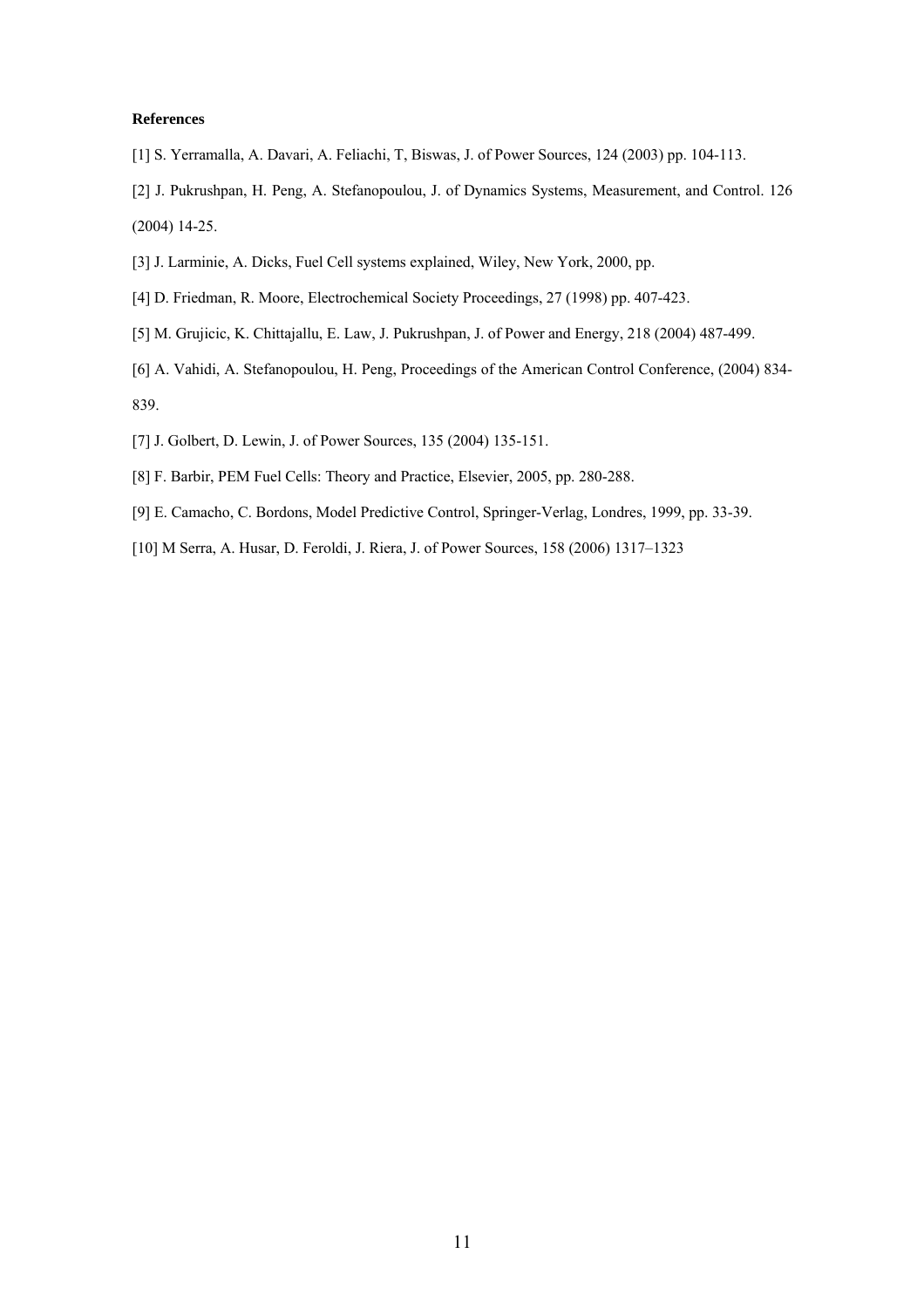

Fig. 1. PEM fuel cell system



Fig. 2. Polarization curves with  $V_{cm} = 140V$  and different valve area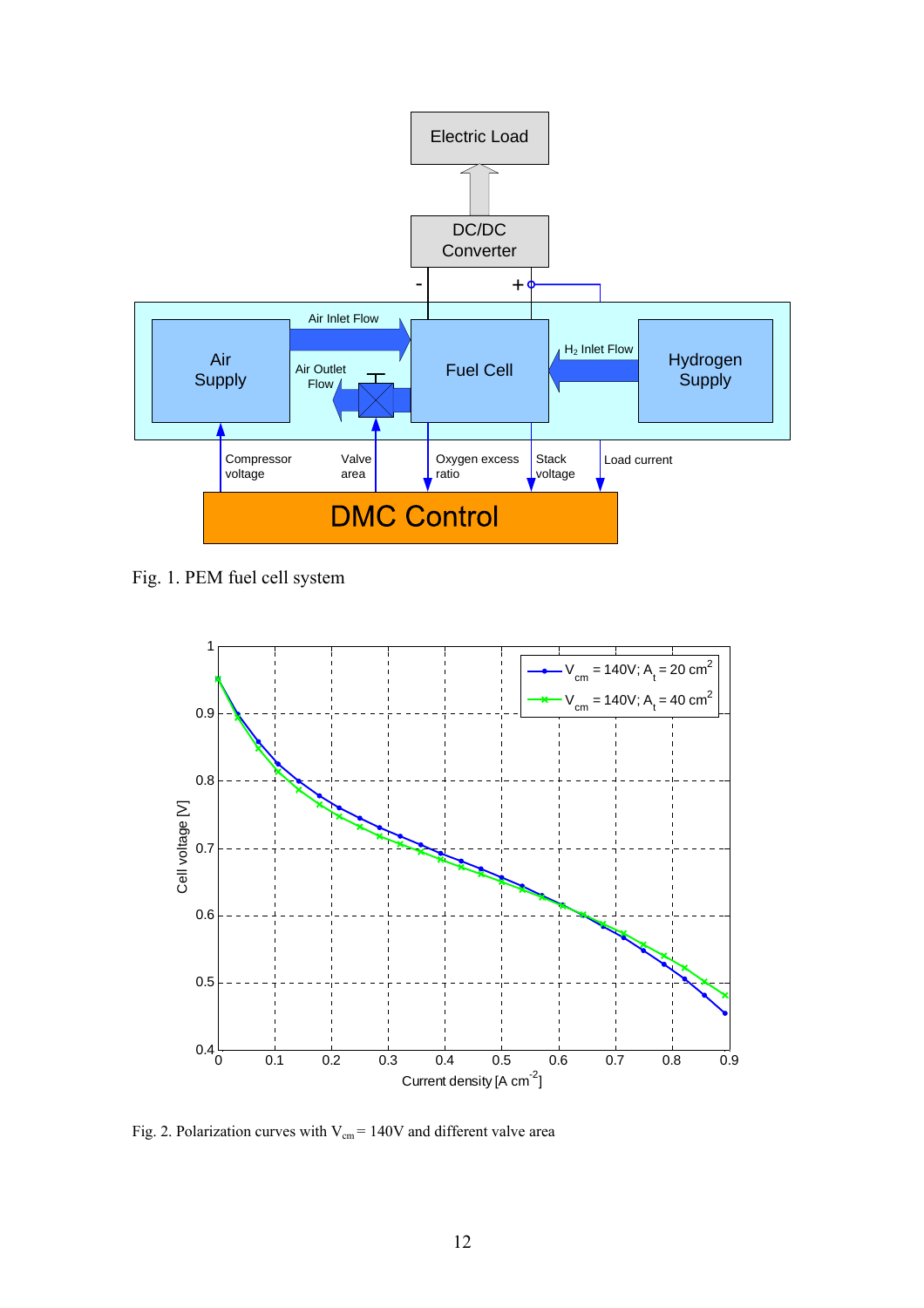

Fig. 3. Efficiency curves with  $V_{cm}$  = 140V and different valve area



Fig. 4. Compressor power consumption curves with  $V_{cm} = 140V$  and different valve area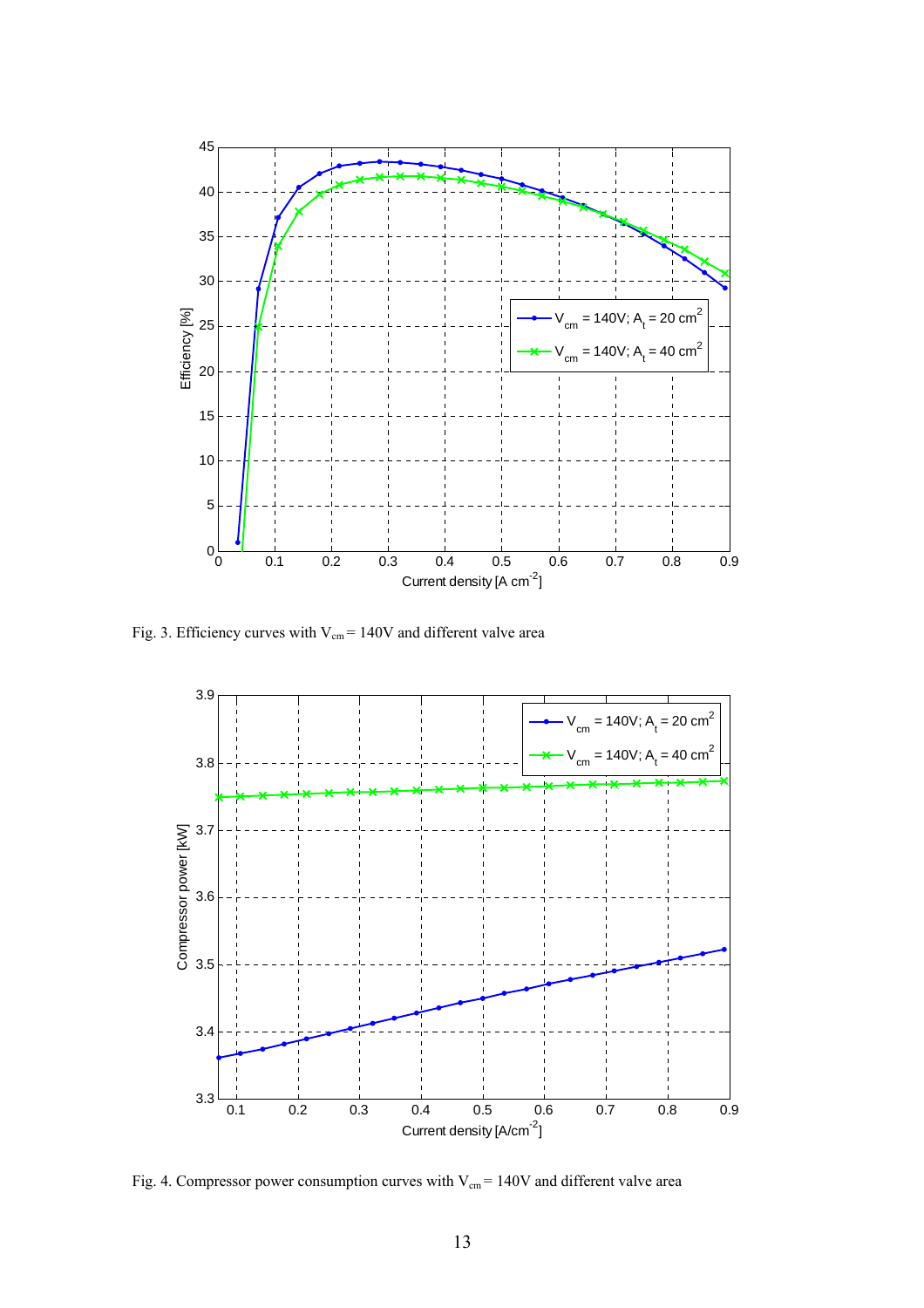![](_page_13_Figure_0.jpeg)

Fig. 5. Oxygen partial pressure curves with  $V_{cm} = 140V$  and different valve area

![](_page_13_Figure_2.jpeg)

Fig. 6. Efficiency curves with  $V_{cm} = 100V$  and different valve area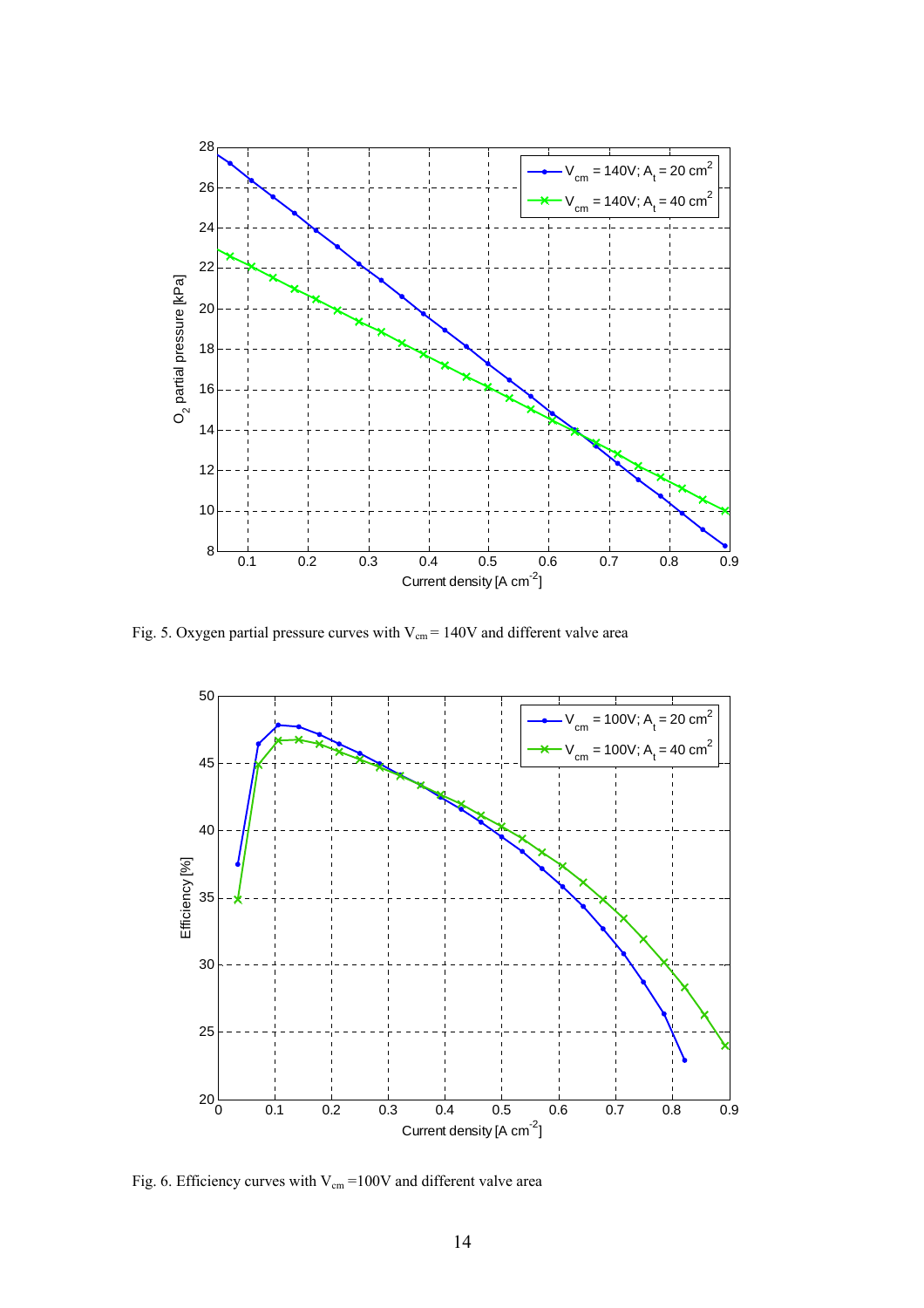![](_page_14_Figure_0.jpeg)

Fig. 7. Efficiency curves with  $V_{cm} = 180V$  and different valve area

![](_page_14_Figure_2.jpeg)

Fig. 8. Oxygen partial pressure curves with  $V_{cm} = 180V$  and different valve area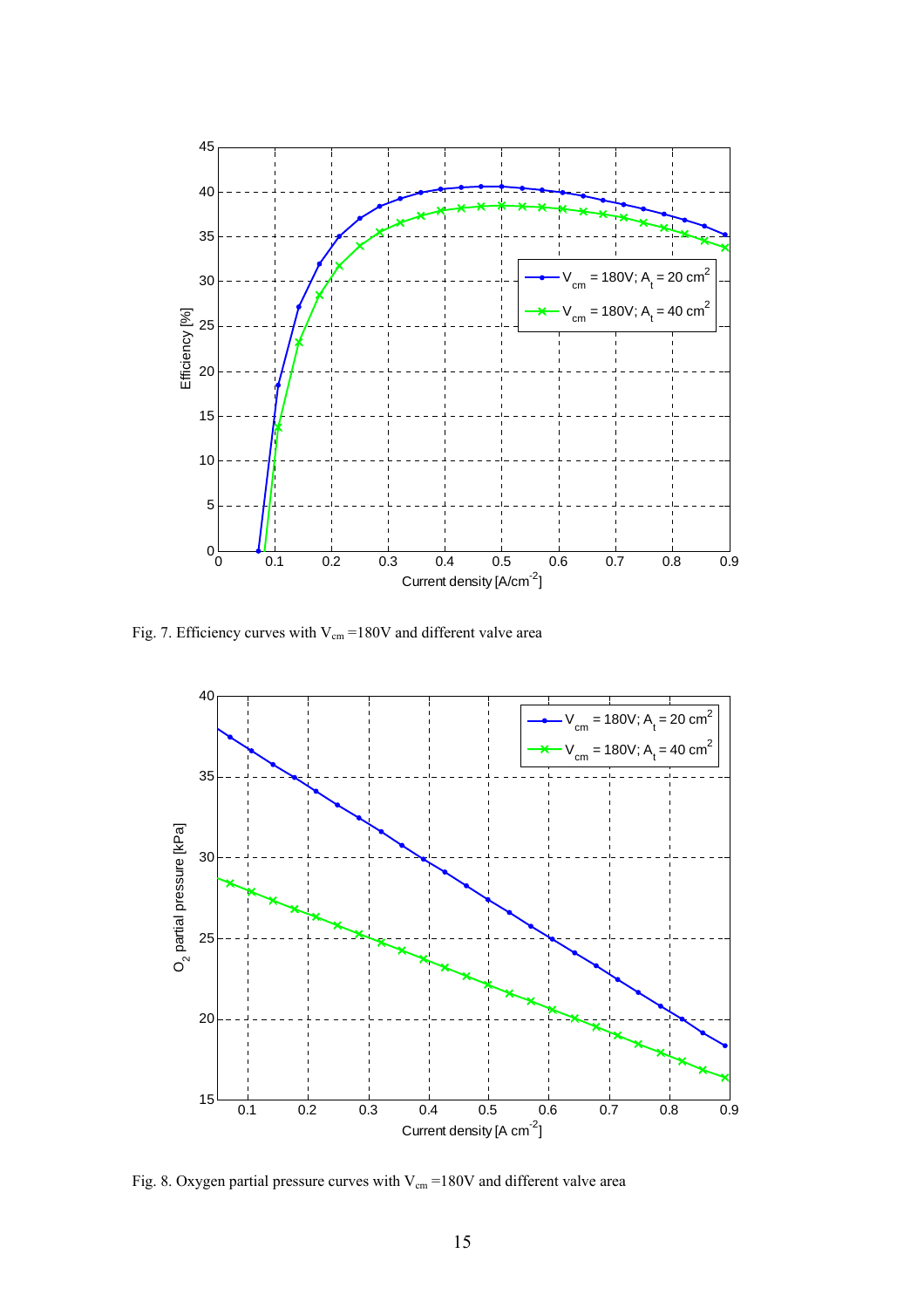![](_page_15_Figure_0.jpeg)

Fig. 9. Efficiency curves with  $V_{cm} = 180V$  and different valve area

![](_page_15_Figure_2.jpeg)

Fig. 10. Comparative between stack voltage responses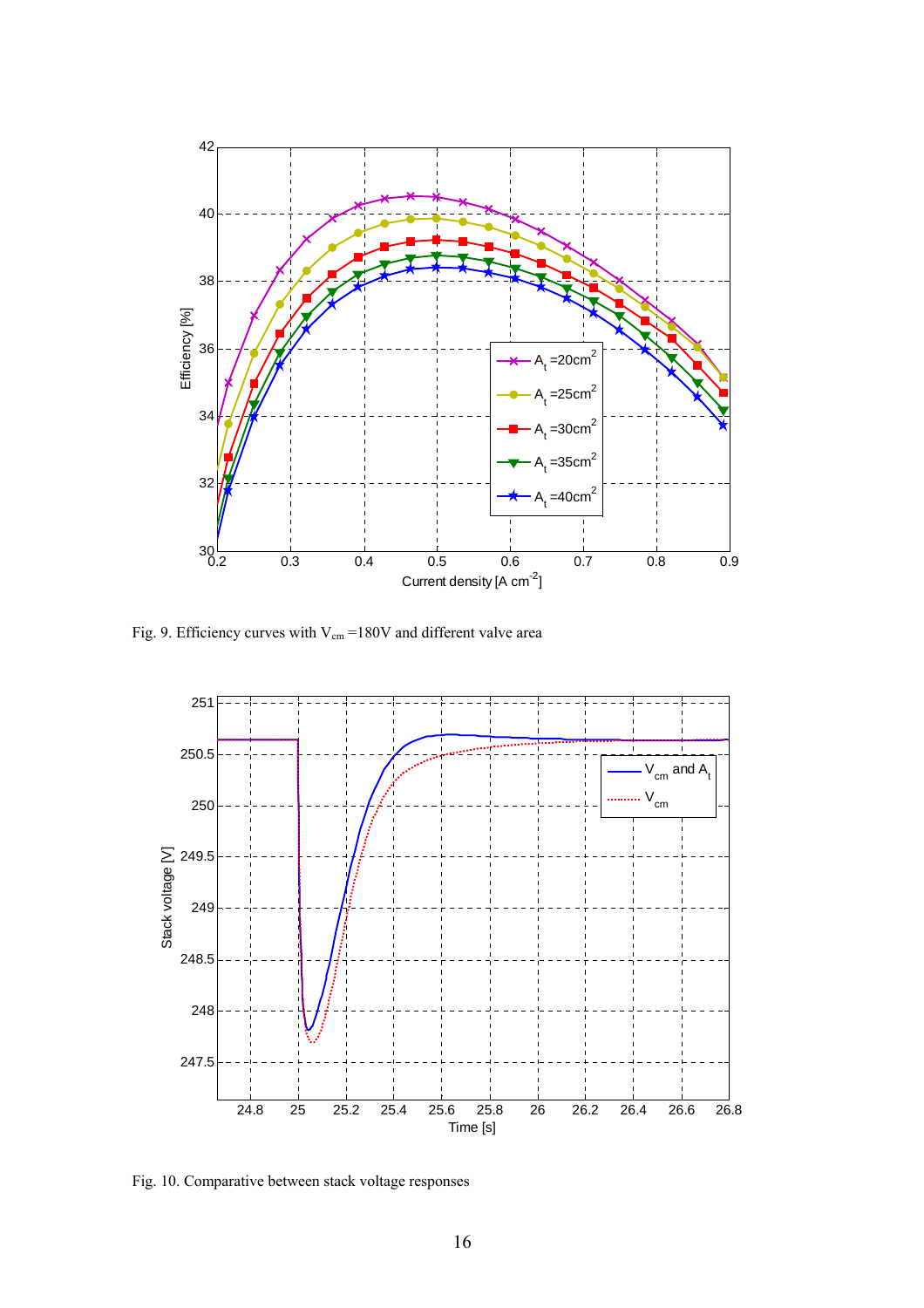![](_page_16_Figure_0.jpeg)

Fig. 11. Fuel cell stack current

![](_page_16_Figure_2.jpeg)

Fig. 12. Oxygen excess ratio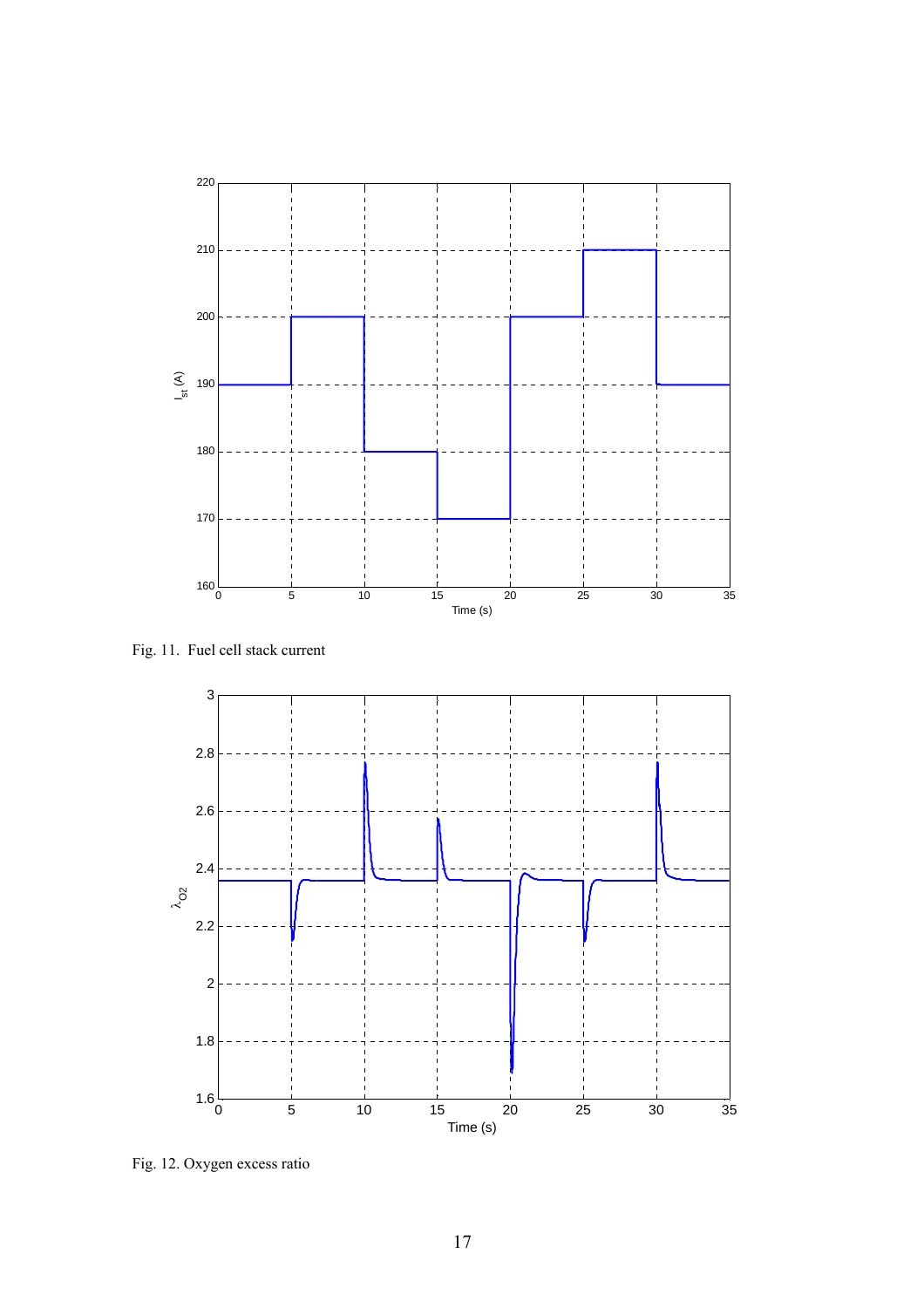![](_page_17_Figure_0.jpeg)

Fig. 13. Fuel cell stack voltage

![](_page_17_Figure_2.jpeg)

Fig. 14. Compressor motor voltage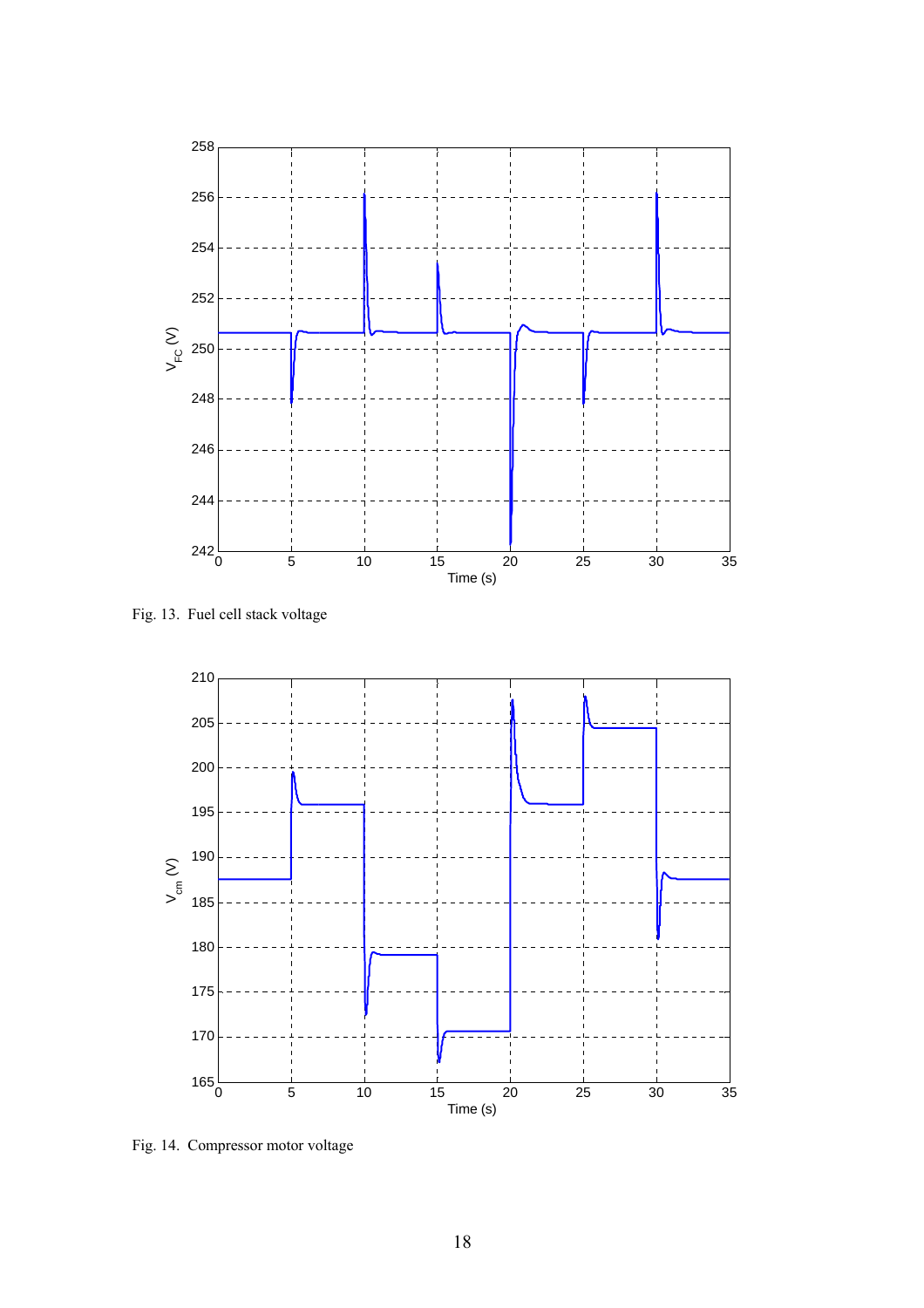![](_page_18_Figure_0.jpeg)

Fig. 15. Cathode air flow opening valve area

![](_page_18_Figure_2.jpeg)

Fig. 16. Comparative between stack voltage response with measured and non measured disturbance